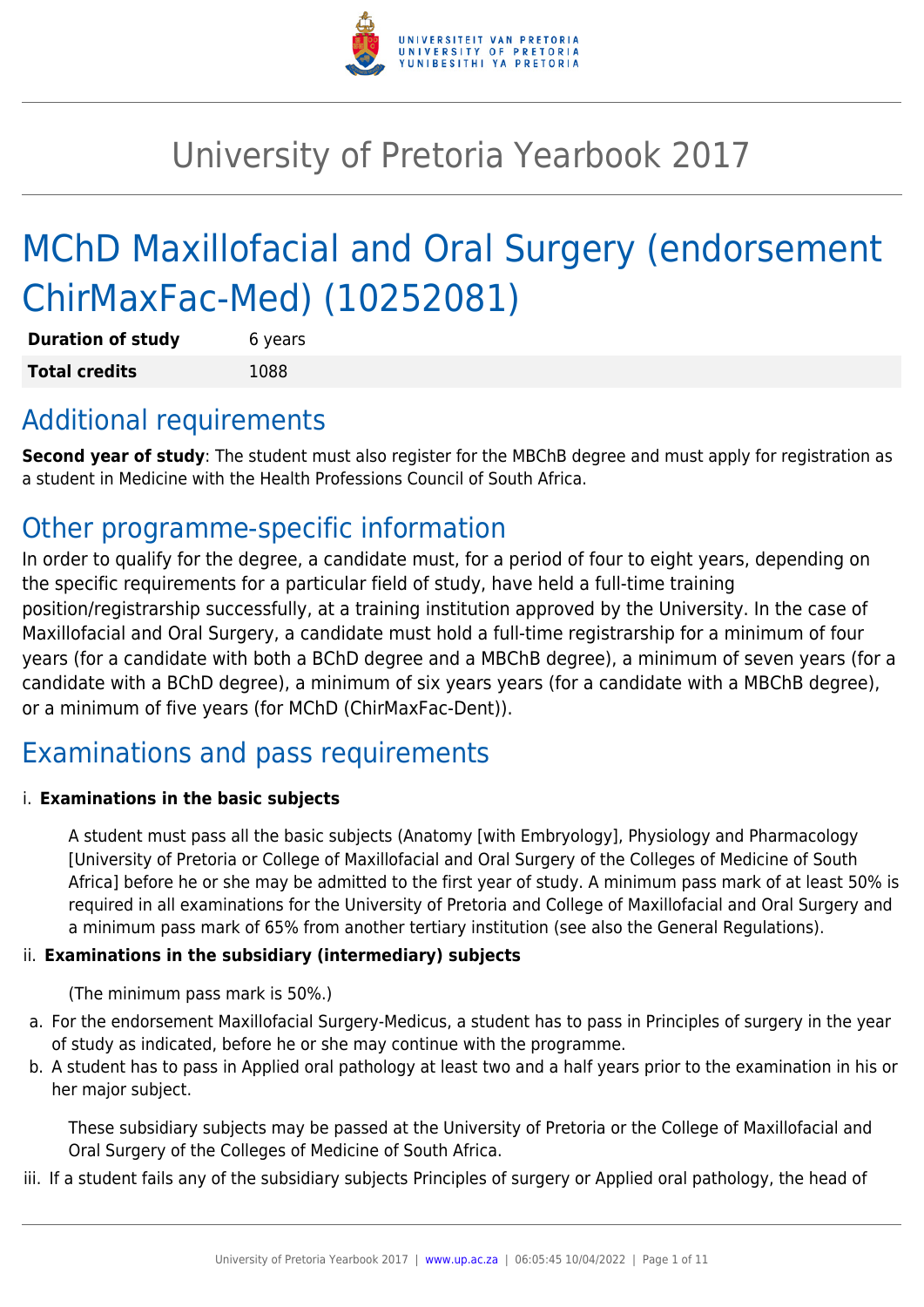

department may recommend that he or she be admitted to a second examination.

#### iv. **Examination and evaluation in the major subject**

- a. If a student fails his or her major subject, the student has to reapply for admission to the final examination of the College of Maxillofacial and Oral Surgery of the Colleges of Medicine of South Africa.
- b. In the light of the fact that a postgraduate student may repeat an examination in any subject only once, a student who fails a second examination, will have to discontinue the programme.
- c. If a student has been admitted to a second examination in the major subject, the head of department will determine whether he or she should vacate the registrarship at the end of the training period. The student has to vacate the registrarship immediately after the second examination has been completed.
- d. Subminimum: A student must obtain a subminimum of 60% in the clinical section (operation and short cases) of the examination, with a subminimum of 50% in all the other sections for the master's degree. He or she must also comply with the requirements regarding the number of operation procedures performed in each section, as required by the head of department. A final mark of at least 50% is required in order to pass in a subject.
- e. In addition to the stipulations already mentioned, the student must submit and pass a mini-dissertation (endorsement Maxillofacial Surgery-Med) or a dissertation (endorsement Maxillofacial Surgery-Dent), on an approved topic related to the major subject and submit a manuscript as required (see also the General Regulations). A complete record of operations (as a logbook) must also be submitted.

(v) The master's degree can only be conferred after the National Professional Examination [FCMFOS(SA)] has been passed (as this master's degree and the Fellowship may be used as an interwoven final equivalence examination).

### Exemption

Exemption may be granted by the Dean, on the recommendation of the Head of Department by virtue of comparable training and/or experience in terms of the requirements of School Regulations, with the proviso that exemption from the examination and evaluation in the major subject may not be granted.

**Please note**: The regulations of the Health Professions Council of South Africa, as published in the Government Gazette No. 4631 of 11 January 1991 – Notice No. R.40 (as amended), will be used as a criterion in determining the period of exemption.

### Pass with distinction

A student who obtains a final mark of at least 75% (with the first attempt) in the major subject, qualifies to obtain the degree with distinction.

### General information

- 1. The content of the basic subjects, subsidiary subjects and attendance courses will be determined by the particular head of department in consultation with the head of the department at Dentistry or Medicine.
- 2. General information concerning content and extent of the basic and subsidiary subjects is available at the department in question.
- 3. Students have to ensure that certificates of satisfactory preparation are acquired in all the attendance courses.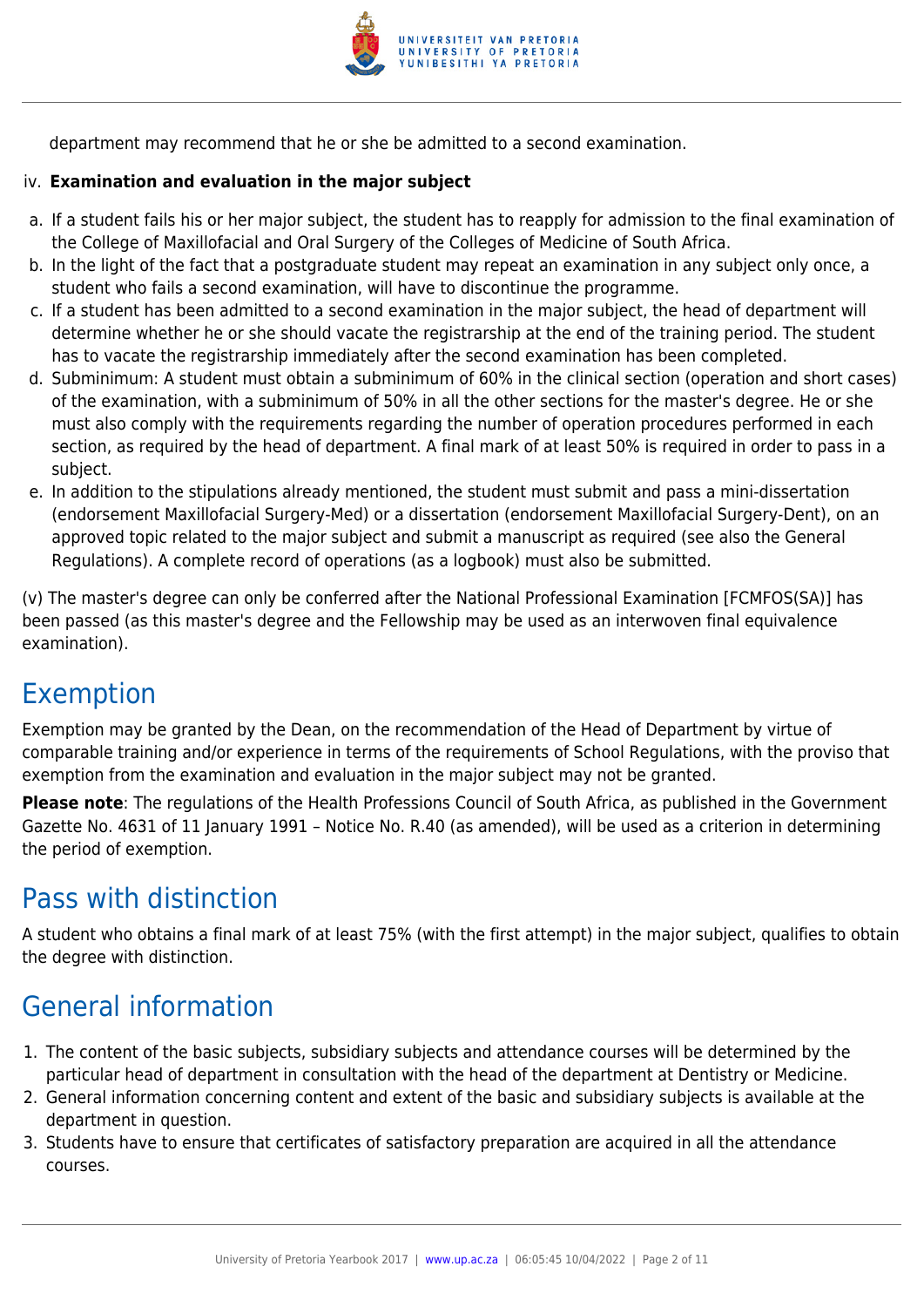

### **Maxillofacial and Oral Surgery**

#### **Major subject:**

Maxillofacial and oral surgery: Experience is acquired through practical and clinical training and supplemented by seminars, discussions, papers and research. Diagnosis, planning, surgical and secondary treatment of diseases, injuries and defects of the human mouth, jaws, face and related structures.

#### **Subsidiary (intermediary) subject:**

Principles of surgery: Instruction mainly by the Departments of Surgery (and its divisions), Neurosurgery, Otorhinolaryngology, Ophthalmology and Family Medicine. This training takes place over nine months. Instruction in the subsidiary subject: Principles of surgery: Endorsement ChirMaxFac-Med BVC 806 General Surgery (including Paediatric Surgery): 2 months Intensive Care: 2 months Neurosurgery: 2 months Ophthalmology: 1 month Otorhinolaryngology: 1 month Plastic Surgery: 1 month Applied Oral Pathology: 3 months

#### **Endorsement ChirMaxFac-Dent BVC 807**

Distress Unit (Family Medicine): 1 month General Surgery (including Paediatric Surgery): 1 month Intensive Care: 2 months Neurosurgery: 2 months Ophthalmology: 1 month Otorhinolaryngology: 1 month Plastic Surgery: 1 month Applied Oral Pathology: 3 months

#### **General information concerning the endorsements ChirMaxFac-Med and ChirMaxFac-Dent**

- 1. A candidate with a BChD or BDS degree should preferably enrol for the MChD(ChirMaxFac-Med) programme.
- 2. Permission is granted to a student for (ChirMaxFac-Med) to register simul-taneously for the postgraduate and undergraduate programmes as applicable. At the end of the programme the student will have complied with all the requirements for the BChD, MBChB and MChD degrees.
- 3. The content of the basic and subsidiary (intermediary) subjects and attendance courses will be determined by the particular head of department, in consultation with the Department of Maxillofacial and Oral Surgery.
- 4. Basic and subsidiary (intermediary) subjects: Acknowledgement of basic and/or subsidiary (intermediary) subjects may be granted if all the particular subjects have already been passed at an approved institution such as the Colleges of South Africa (College of Maxillofacial and Oral Surgery) as recommended by the Head of department.
- 5. Pharmacology as a basic subject has to be passed as a prerequisite before the first year of study, should all other basic subjects be acknowledged by an approved institution.
- 6. Instruction in the major subject extends over a minimum period of three years, of which the first year mainly concentrates on minor oral surgery.
- 7. A student for the endorsement ChirMaxFac-Med can only fulfil his or her clinical obligations in Principles of Surgery after he or she has complied with the requirements for the MBChB degree, as well as having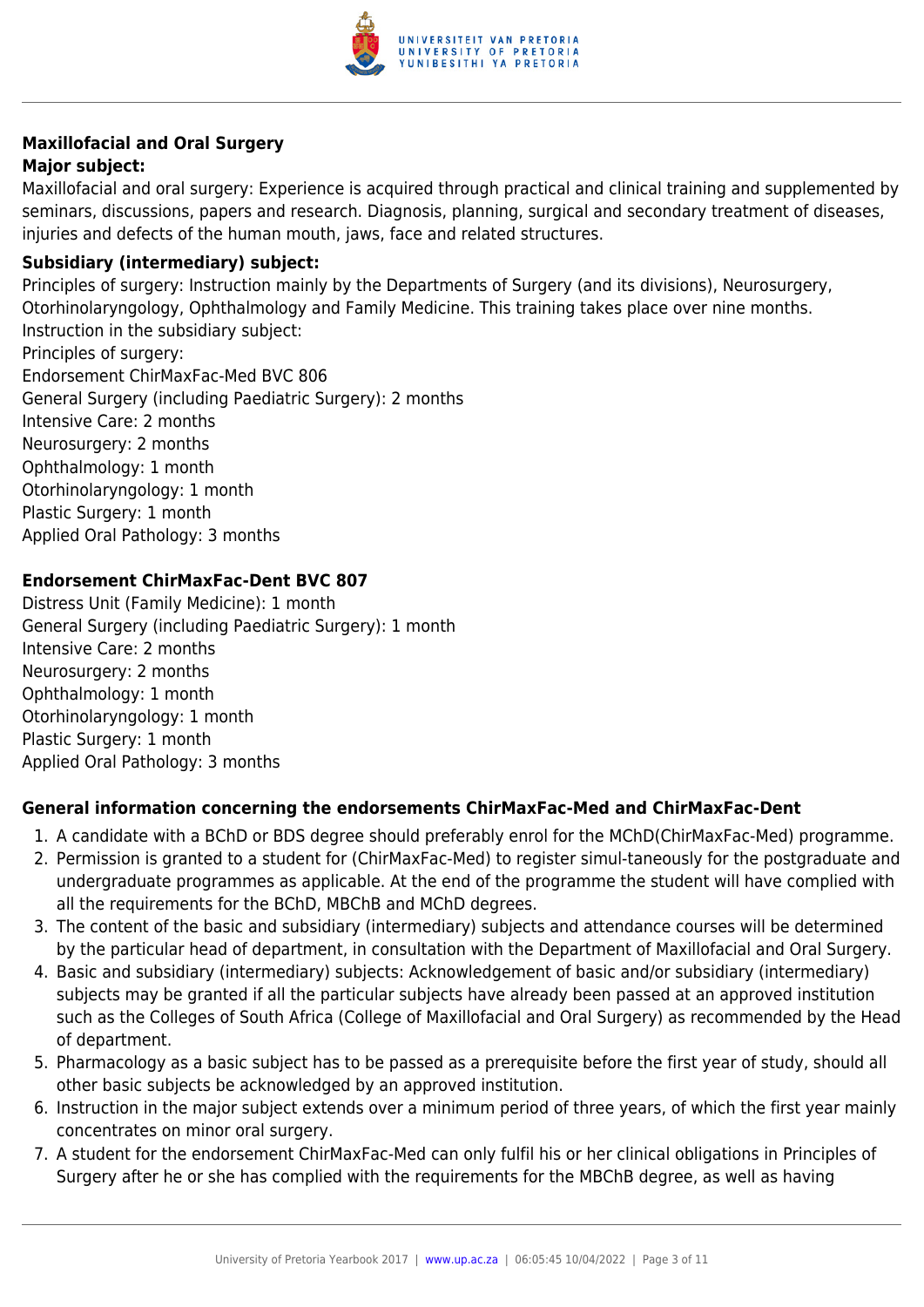

completed the Certificate for Advanced Trauma Life Support (ATLS) (before commencing the registrarship).

- 8. The instruction in the last two years in the major subject takes place only after having successfully completed the subsidiary subjects.
- 9. The first year of registrarship is acknowledged as an additional year of experience for Medicine and Dentistry if the training in Maxillofacial and Oral Surgery is discontinued. However, a student who discontinues one of the subjects must resign from the registrarship immediately.
- 10. The basic subjects for Maxillofacial and Oral Surgery (endorsements ChirMaxFax-Med and ChirMaxFac-Dent) are identical.
- 11. The requirements for the major subject are: Submission of a mini-dissertation (endorsement ChirMaxFac-Med) and a dissertation (endorsement ChirMaxFac-Dent), a letter from an appropriate journal editor, acknowledging receipt of the draft manuscript, surgical portfolio (logbook) with minimum cases treated per surgical section, a prescribed summary of case reports, any publications, research abstracts, examination in a surgical procedure and examination in patient short cases conducted under examination conditions.
- 12. A student may only proceed with the final FC MFOS (SA) examination after fulfilling the requirements for the MChD(ChirMaxFac-Med or -Dent) as stipulated in 11. above.
- 13. The MChD(ChirMaxFac-Med or -Dent) may only be awarded after successfully passing the final examination for the FC MFOS (SA).
- 14. Costs or fees for any examination(s) and registration at the Colleges of Medicine of South Africa have to be met by the student.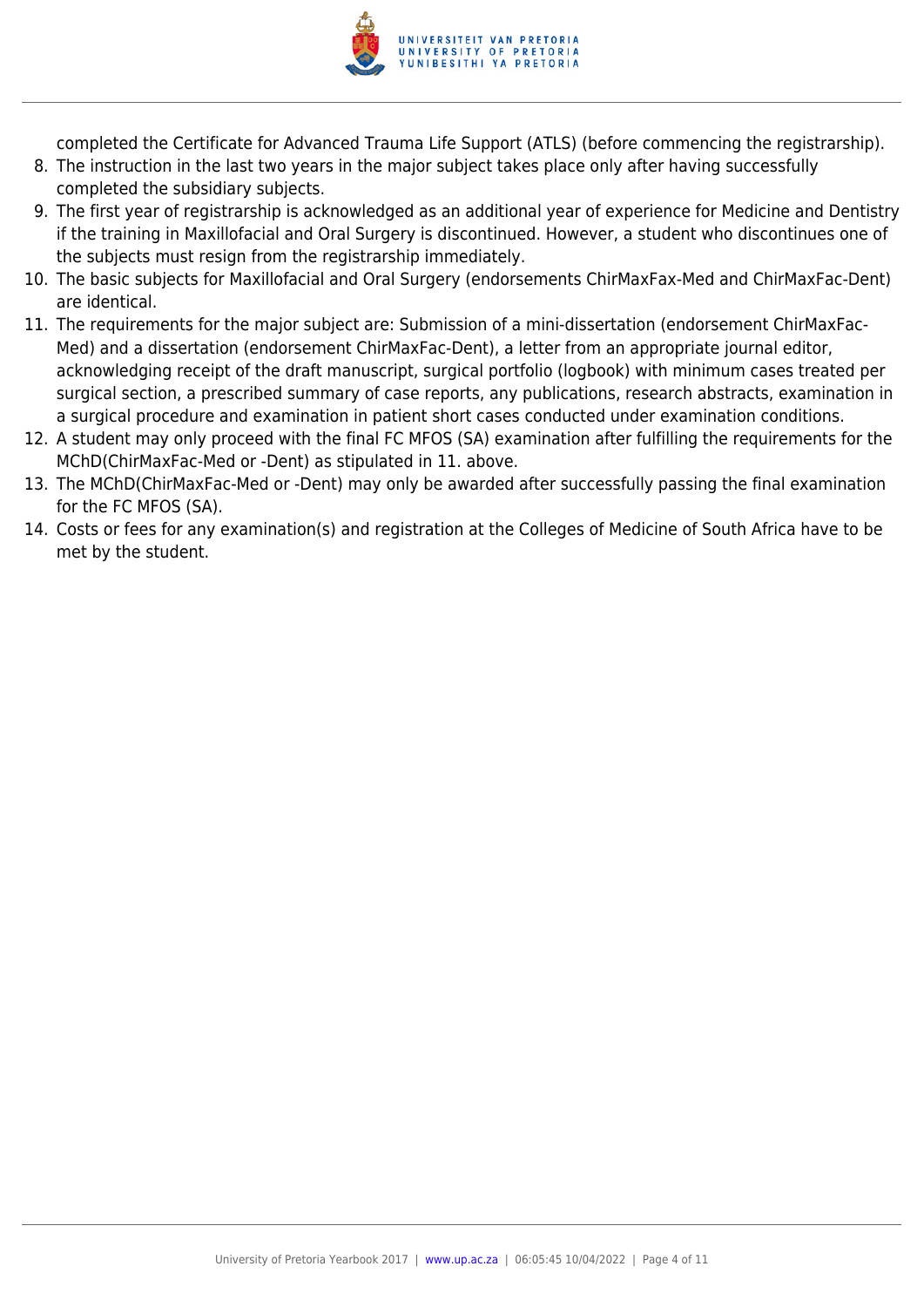

**Minimum credits: 908**

#### **Core modules**

#### **Anatomy 870 (ANA 870)**

| <b>Module credits</b>         | 36.00                                      |
|-------------------------------|--------------------------------------------|
| <b>Prerequisites</b>          | No prerequisites.                          |
| Language of tuition           | Afrikaans and English is used in one class |
| <b>Academic organisation</b>  | Anatomy                                    |
| <b>Period of presentation</b> | Year                                       |

#### **General pathology 808 (APA 808)**

| <b>Module credits</b>         | 24.00                                      |
|-------------------------------|--------------------------------------------|
| <b>Prerequisites</b>          | No prerequisites.                          |
| Language of tuition           | Separate classes for Afrikaans and English |
| <b>Academic organisation</b>  | Anatomical Pathology                       |
| <b>Period of presentation</b> | Year                                       |

#### **Principles of surgery 806 (BVC 806)**

| <b>Module credits</b>         | 52.00                                      |
|-------------------------------|--------------------------------------------|
| <b>Prerequisites</b>          | No prerequisites.                          |
| Language of tuition           | Afrikaans and English is used in one class |
| <b>Academic organisation</b>  | Surgery                                    |
| <b>Period of presentation</b> | Year                                       |

#### **Pharmacology 806 (FAR 806)**

| <b>Module credits</b>         | 36.00                                      |
|-------------------------------|--------------------------------------------|
| <b>Prerequisites</b>          | No prerequisites.                          |
| <b>Contact time</b>           | 1 discussion class per week                |
| <b>Language of tuition</b>    | Afrikaans and English is used in one class |
| <b>Academic organisation</b>  | Pharmacology                               |
| <b>Period of presentation</b> | Year                                       |
| <b>Module content</b>         |                                            |
| *Attendance module only       |                                            |

#### **Physiology 806 (FSG 806)**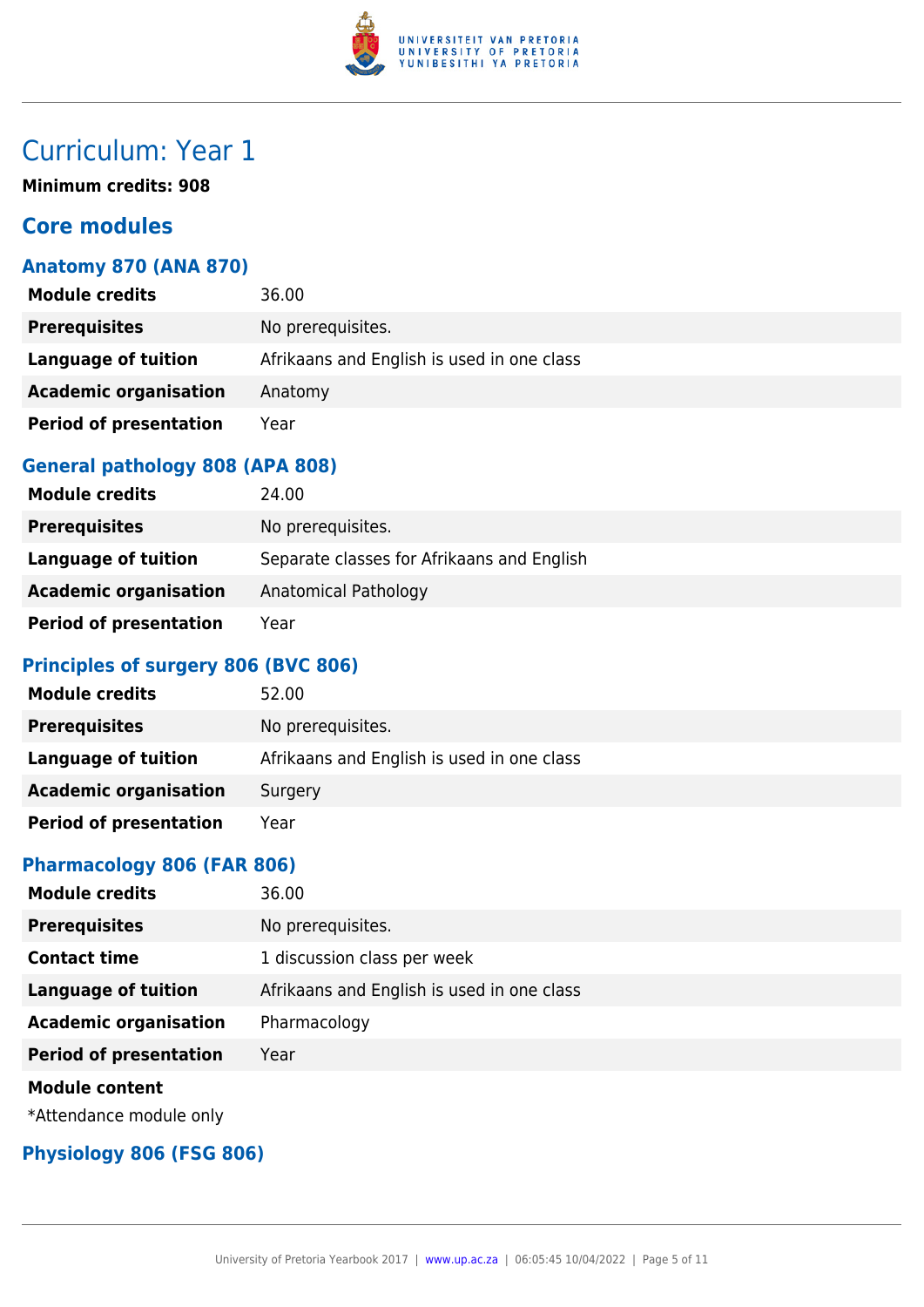

| <b>Module credits</b>         | 36.00                                      |
|-------------------------------|--------------------------------------------|
| <b>Prerequisites</b>          | No prerequisites.                          |
| <b>Language of tuition</b>    | Separate classes for Afrikaans and English |
| <b>Academic organisation</b>  | Physiology                                 |
| <b>Period of presentation</b> | Year                                       |

#### **Maxillo-facial and oral surgery 802 (KGM 802)**

| <b>Module credits</b>         | 700.00                                          |
|-------------------------------|-------------------------------------------------|
| <b>Prerequisites</b>          | No prerequisites.                               |
| <b>Contact time</b>           | 1 seminar per week, 1 discussion class per week |
| <b>Language of tuition</b>    | Separate classes for Afrikaans and English      |
| <b>Academic organisation</b>  | Maxillo-Facial + Oral Surgery                   |
| <b>Period of presentation</b> | Year                                            |

#### **Oral Pathology 805 (MPG 805)**

| <b>Module credits</b>         | 24.00                                      |
|-------------------------------|--------------------------------------------|
| <b>Prerequisites</b>          | No prerequisites.                          |
| <b>Contact time</b>           | 1 discussion class per week                |
| <b>Language of tuition</b>    | Separate classes for Afrikaans and English |
| <b>Academic organisation</b>  | Oral Pathology and Oral Biolog             |
| <b>Period of presentation</b> | Year                                       |

#### **Ethics and human rights 800 (EHR 800)**

| <b>Module credits</b>         | 0.00                           |
|-------------------------------|--------------------------------|
| Language of tuition           | Module is presented in English |
| <b>Academic organisation</b>  | <b>School of Dentistry</b>     |
| <b>Period of presentation</b> | Year                           |

#### **Applied research methodology 802 (TNM 802)**

| <b>Module credits</b>         | 0.00                           |
|-------------------------------|--------------------------------|
| Language of tuition           | Module is presented in English |
| <b>Academic organisation</b>  | Health Sciences Dean's Office  |
| <b>Period of presentation</b> | Year                           |
| <b>Module content</b>         |                                |

\*Attendance module only.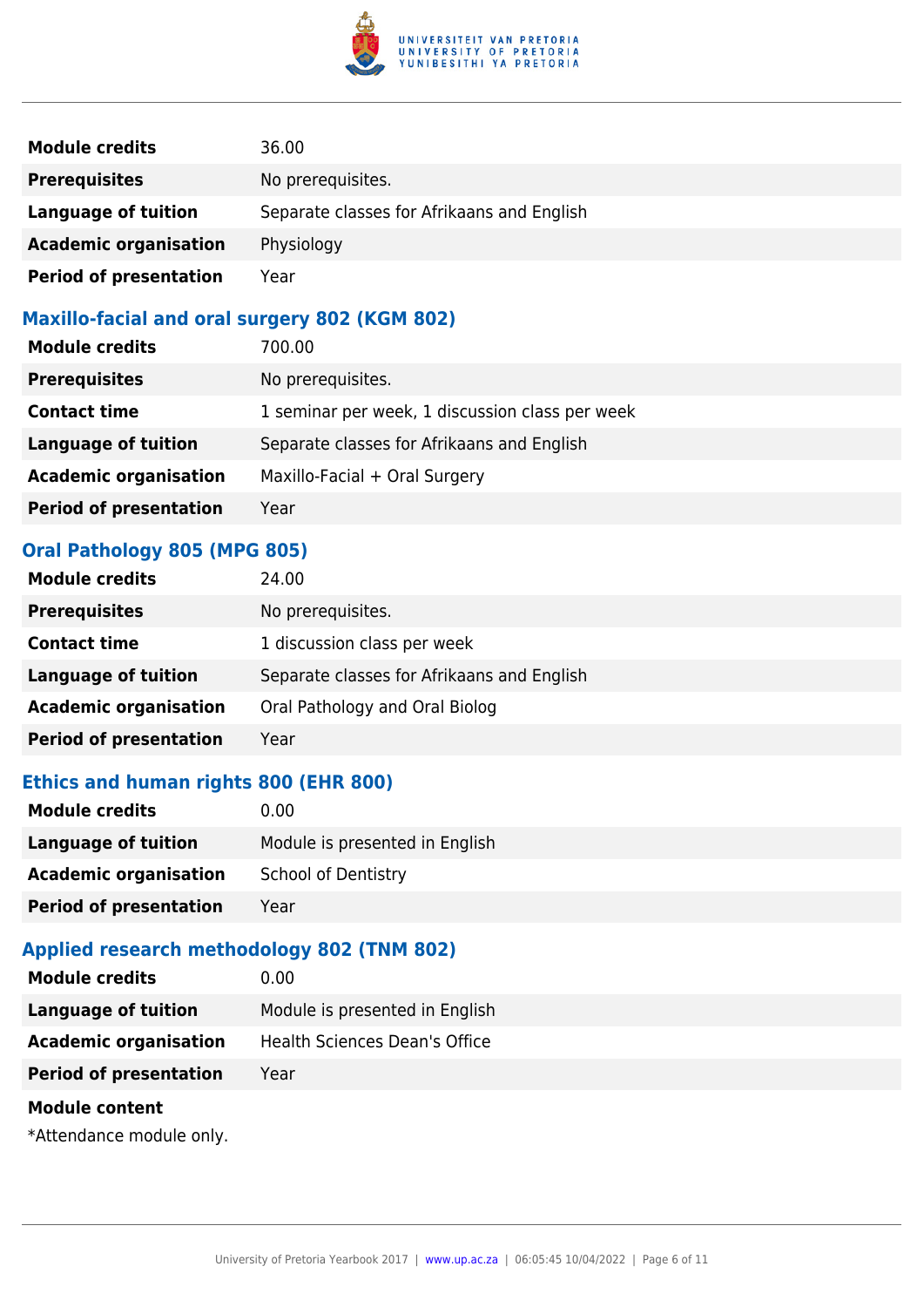

**Minimum credits: 752**

#### **Core modules**

#### **Principles of surgery 806 (BVC 806)**

| <b>Module credits</b>         | 52.00                                      |
|-------------------------------|--------------------------------------------|
| <b>Prerequisites</b>          | No prerequisites.                          |
| Language of tuition           | Afrikaans and English is used in one class |
| <b>Academic organisation</b>  | Surgery                                    |
| <b>Period of presentation</b> | Year                                       |

#### **Maxillo-facial and oral surgery 802 (KGM 802)**

| <b>Module credits</b>         | 700.00                                          |
|-------------------------------|-------------------------------------------------|
| <b>Prerequisites</b>          | No prerequisites.                               |
| <b>Contact time</b>           | 1 seminar per week, 1 discussion class per week |
| <b>Language of tuition</b>    | Separate classes for Afrikaans and English      |
| <b>Academic organisation</b>  | Maxillo-Facial + Oral Surgery                   |
| <b>Period of presentation</b> | Year                                            |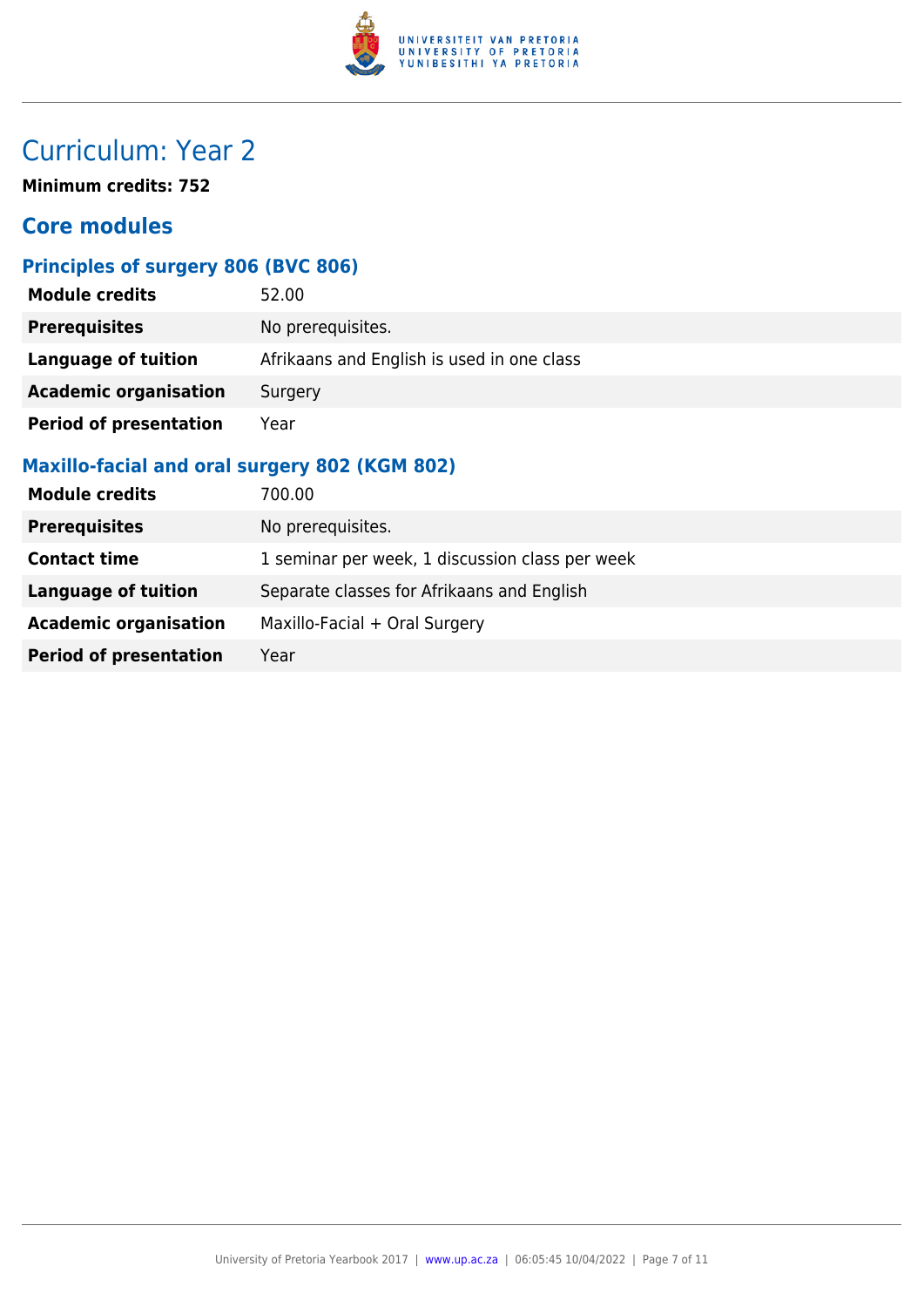

**Minimum credits: 700**

#### **Core modules**

#### **Maxillo-facial and oral surgery 802 (KGM 802)**

| <b>Module credits</b>         | 700.00                                          |
|-------------------------------|-------------------------------------------------|
| <b>Prerequisites</b>          | No prerequisites.                               |
| <b>Contact time</b>           | 1 seminar per week, 1 discussion class per week |
| <b>Language of tuition</b>    | Separate classes for Afrikaans and English      |
| <b>Academic organisation</b>  | Maxillo-Facial + Oral Surgery                   |
| <b>Period of presentation</b> | Year                                            |
|                               |                                                 |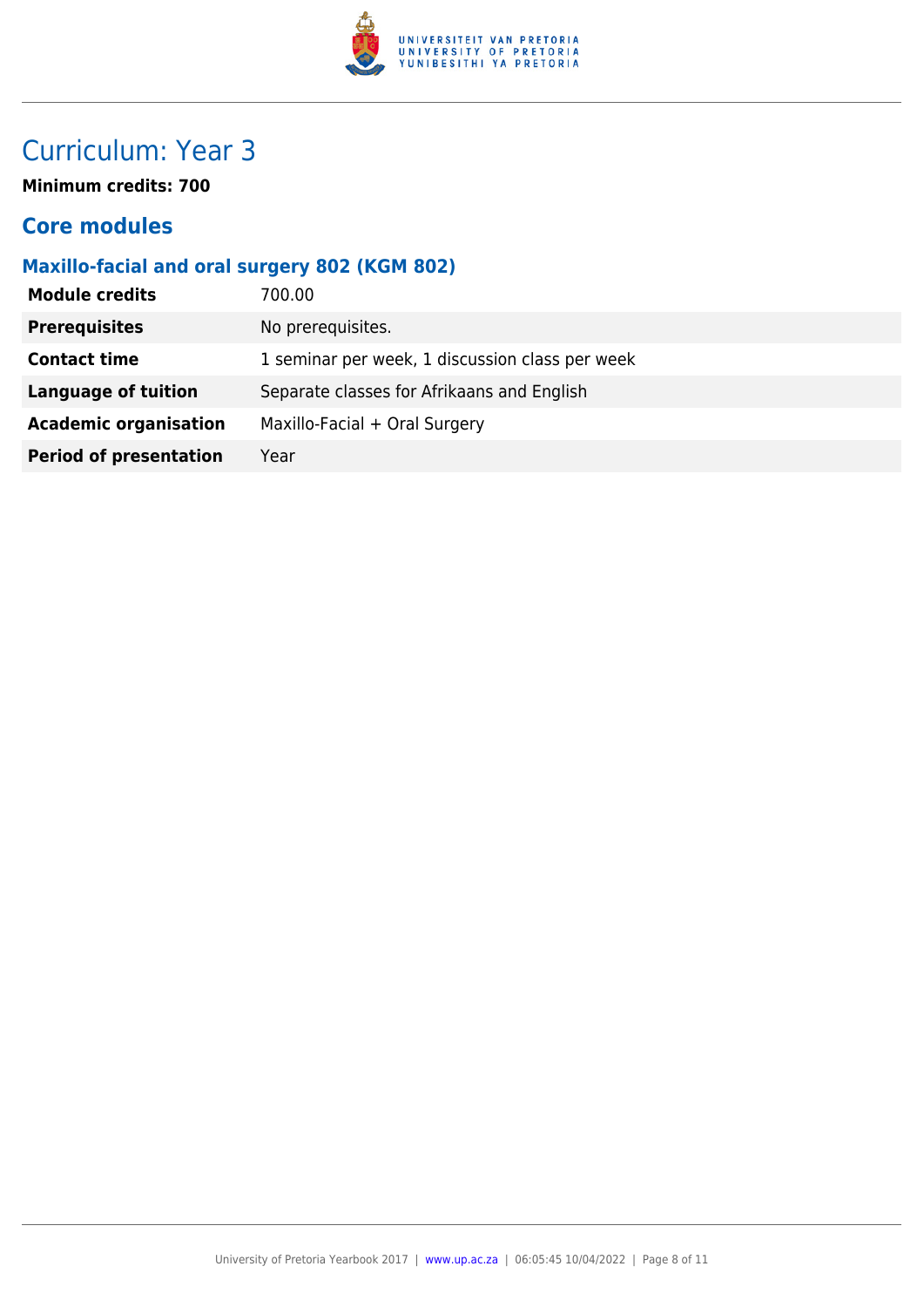

**Minimum credits: 700**

#### **Core modules**

#### **Maxillo-facial and oral surgery 802 (KGM 802)**

| 700.00                                          |
|-------------------------------------------------|
| No prerequisites.                               |
| 1 seminar per week, 1 discussion class per week |
| Separate classes for Afrikaans and English      |
| Maxillo-Facial + Oral Surgery                   |
| Year                                            |
|                                                 |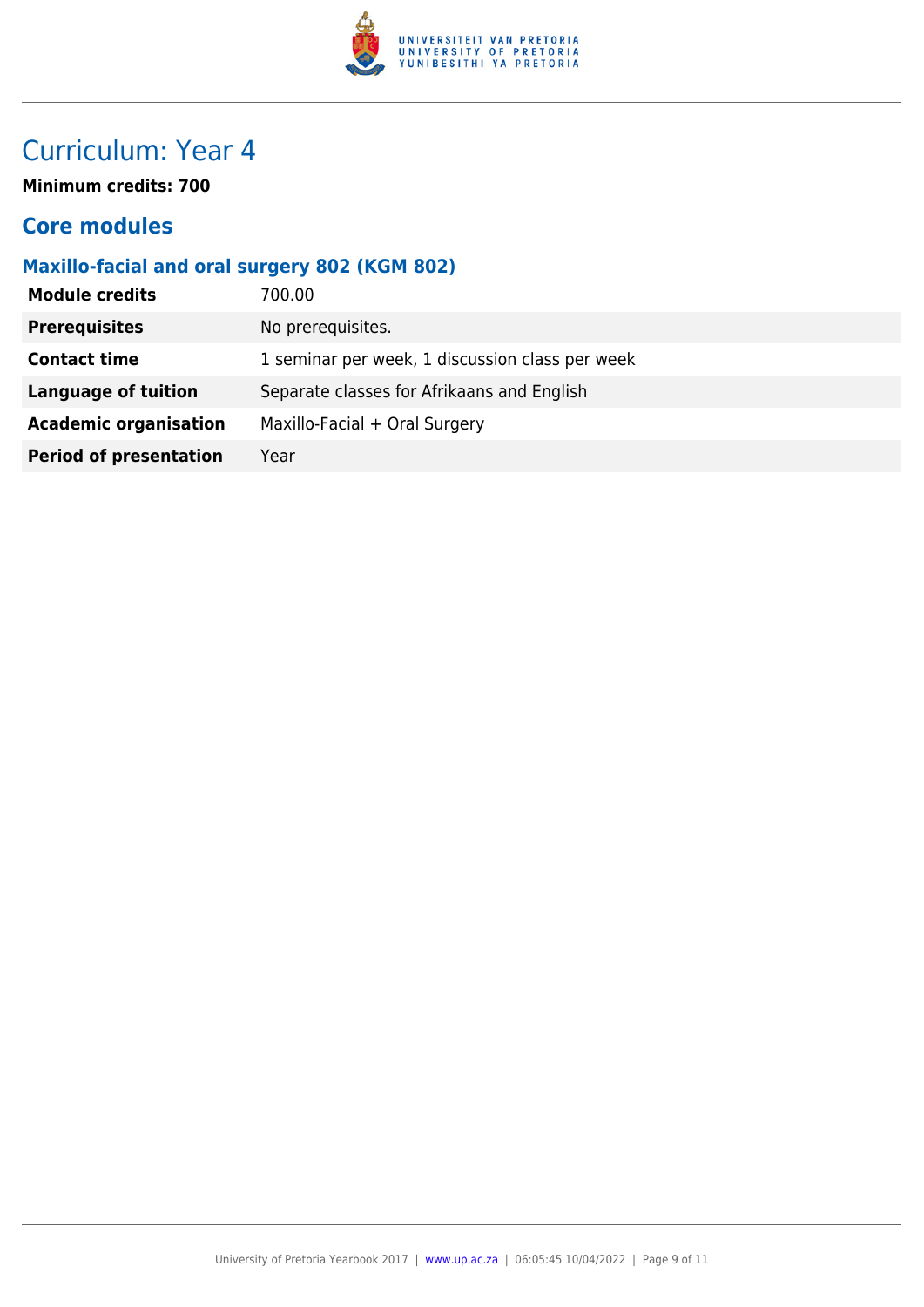

**Minimum credits: 748**

#### **Core modules**

#### **General pathology 808 (APA 808)**

| <b>Module credits</b>         | 24.00                                      |
|-------------------------------|--------------------------------------------|
| <b>Prerequisites</b>          | No prerequisites.                          |
| Language of tuition           | Separate classes for Afrikaans and English |
| <b>Academic organisation</b>  | Anatomical Pathology                       |
| <b>Period of presentation</b> | Year                                       |

#### **Maxillo-facial and oral surgery 802 (KGM 802)**

| <b>Module credits</b>         | 700.00                                          |
|-------------------------------|-------------------------------------------------|
| <b>Prerequisites</b>          | No prerequisites.                               |
| <b>Contact time</b>           | 1 seminar per week, 1 discussion class per week |
| <b>Language of tuition</b>    | Separate classes for Afrikaans and English      |
| <b>Academic organisation</b>  | Maxillo-Facial + Oral Surgery                   |
| <b>Period of presentation</b> | Year                                            |

#### **Oral Pathology 805 (MPG 805)**

| <b>Module credits</b>         | 24.00                                      |
|-------------------------------|--------------------------------------------|
| <b>Prerequisites</b>          | No prerequisites.                          |
| <b>Contact time</b>           | 1 discussion class per week                |
| Language of tuition           | Separate classes for Afrikaans and English |
| <b>Academic organisation</b>  | Oral Pathology and Oral Biolog             |
| <b>Period of presentation</b> | Year                                       |